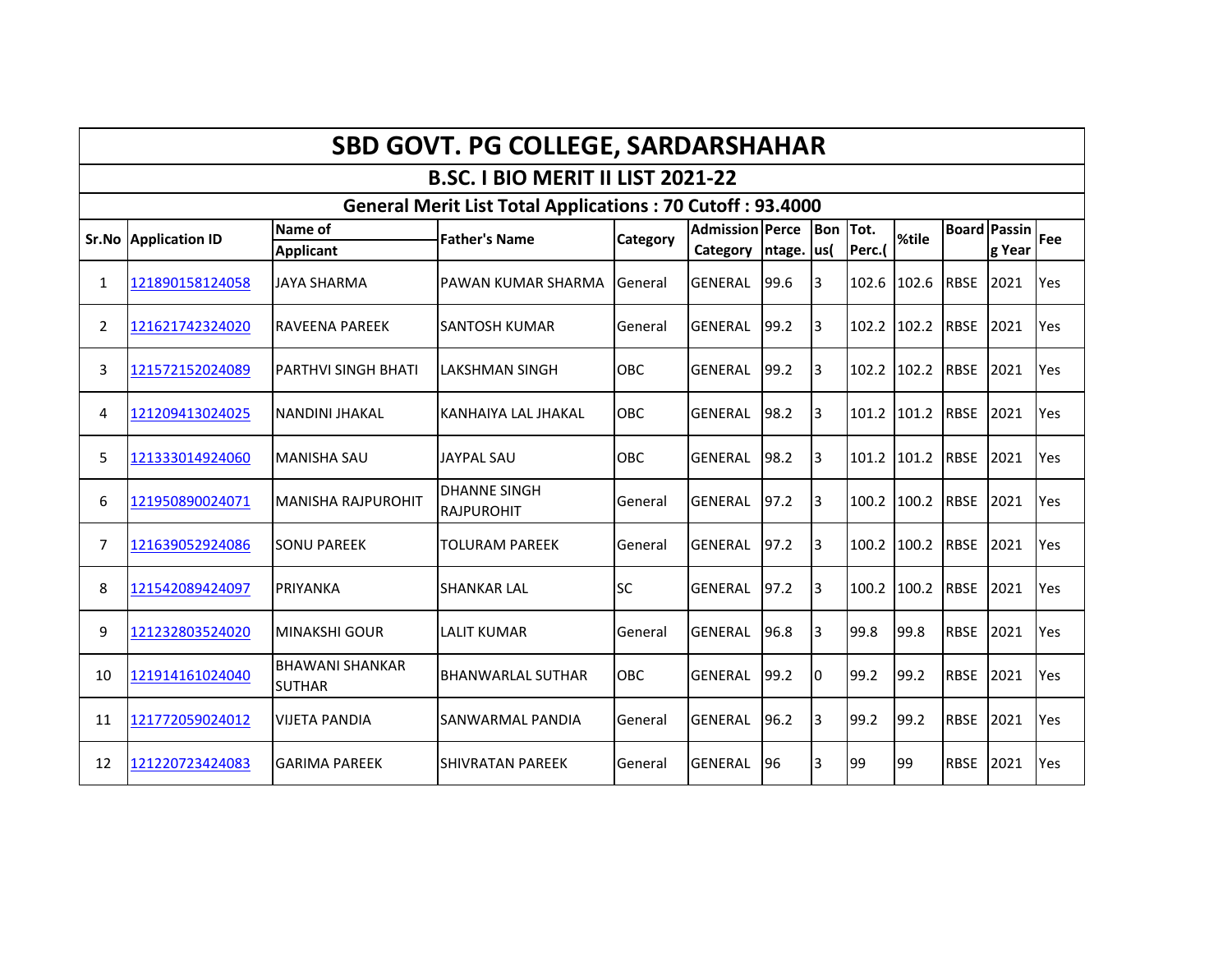| 13 | 121537855024053 | <b>VASUNDHARA</b>      | PRABHUDAYAL TETARWAL OBC                |            | <b>GENERAL</b> | 95.8 | 3  | 98.8 | 98.8 | <b>CBSE</b> | 2021 | Yes |
|----|-----------------|------------------------|-----------------------------------------|------------|----------------|------|----|------|------|-------------|------|-----|
| 14 | 121726659524035 | <b>NISHA DADHICH</b>   | <b>MANGI LAL DADHICH</b>                | General    | <b>GENERAL</b> | 95.8 | 3  | 98.8 | 98.8 | <b>RBSE</b> | 2021 | Yes |
| 15 | 121921591524036 | <b>BHAWANI SHANKAR</b> | <b>RAJENDRA KUMAR</b>                   | General    | <b>GENERAL</b> | 98.6 | Iо | 98.6 | 98.6 | <b>RBSE</b> | 2021 | Yes |
| 16 | 121573239824042 | <b>AYUSH CHOUDHARY</b> | OMPRAKASH CHOUDHARY OBC                 |            | <b>GENERAL</b> | 98.2 | Iо | 98.2 | 98.2 | <b>RBSE</b> | 2021 | Yes |
| 17 | 121201121024045 | <b>SONU SHEKHAWAT</b>  | <b>JAGDEV SINGH</b><br><b>SHEKHAWAT</b> | General    | <b>GENERAL</b> | 95.2 | 3  | 98.2 | 98.2 | <b>RBSE</b> | 2021 | Yes |
| 18 | 121258386224087 | IRISHIKA BOHARA        | <b>SUNEEL KUMAR BOHARA</b>              | General    | <b>GENERAL</b> | 94.8 | 3  | 97.8 | 97.8 | <b>RBSE</b> | 2021 | Yes |
| 19 | 121698387924090 | IPRIYA SUTHAR          | DAYARAM SUTHAR                          | <b>OBC</b> | <b>GENERAL</b> | 94.8 | 3  | 97.8 | 97.8 | <b>RBSE</b> | 2021 | Yes |
| 20 | 121725018124068 | RANJANA SAINI          | <b>RAKESH SAINI</b>                     | <b>OBC</b> | <b>GENERAL</b> | 94.8 | 3  | 97.8 | 97.8 | <b>RBSE</b> | 2021 | Yes |
| 21 | 121265701224057 | IRADHIKA PAREEK        | TOLARAM                                 | General    | <b>GENERAL</b> | 94.8 | 3  | 97.8 | 97.8 | <b>RBSE</b> | 2021 | Yes |
| 22 | 121680703924048 | <b>VISHAL SAINI</b>    | <b>ANAND KUMAR SAINI</b>                | <b>OBC</b> | <b>GENERAL</b> | 97.2 | IО | 97.2 | 97.2 | <b>RBSE</b> | 2021 | Yes |
| 23 | 121517799824040 | <b>VIDHA SUTHAR</b>    | HARI NARAYAN                            | General    | GENERAL        | 94.2 | 3  | 97.2 | 97.2 | <b>RBSE</b> | 2021 | Yes |
| 24 | 121172048124013 | <b>POONAM KASWAN</b>   | <b>MAHAVEER PRASAD</b>                  | <b>OBC</b> | <b>GENERAL</b> | 93.8 | 3  | 96.8 | 96.8 | <b>RBSE</b> | 2021 | Yes |
| 25 | 121601926624029 | <b>MANISHA CHARAN</b>  | <b>NORTAN DAN CHARAN</b>                | <b>OBC</b> | <b>GENERAL</b> | 93.8 | 3  | 96.8 | 96.8 | <b>RBSE</b> | 2021 | Yes |
| 26 | 121639710624018 | <b>PINKI PAREEK</b>    | <b>SHIVLAL PANDIYA</b>                  | General    | <b>GENERAL</b> | 93.8 | 3  | 96.8 | 96.8 | <b>RBSE</b> | 2021 | Yes |
| 27 | 121331511824091 | <b>RENU PAREEK</b>     | <b>BAJRANG LAL PAREEK</b>               | General    | <b>GENERAL</b> | 93.8 | l3 | 96.8 | 96.8 | <b>RBSE</b> | 2021 | Yes |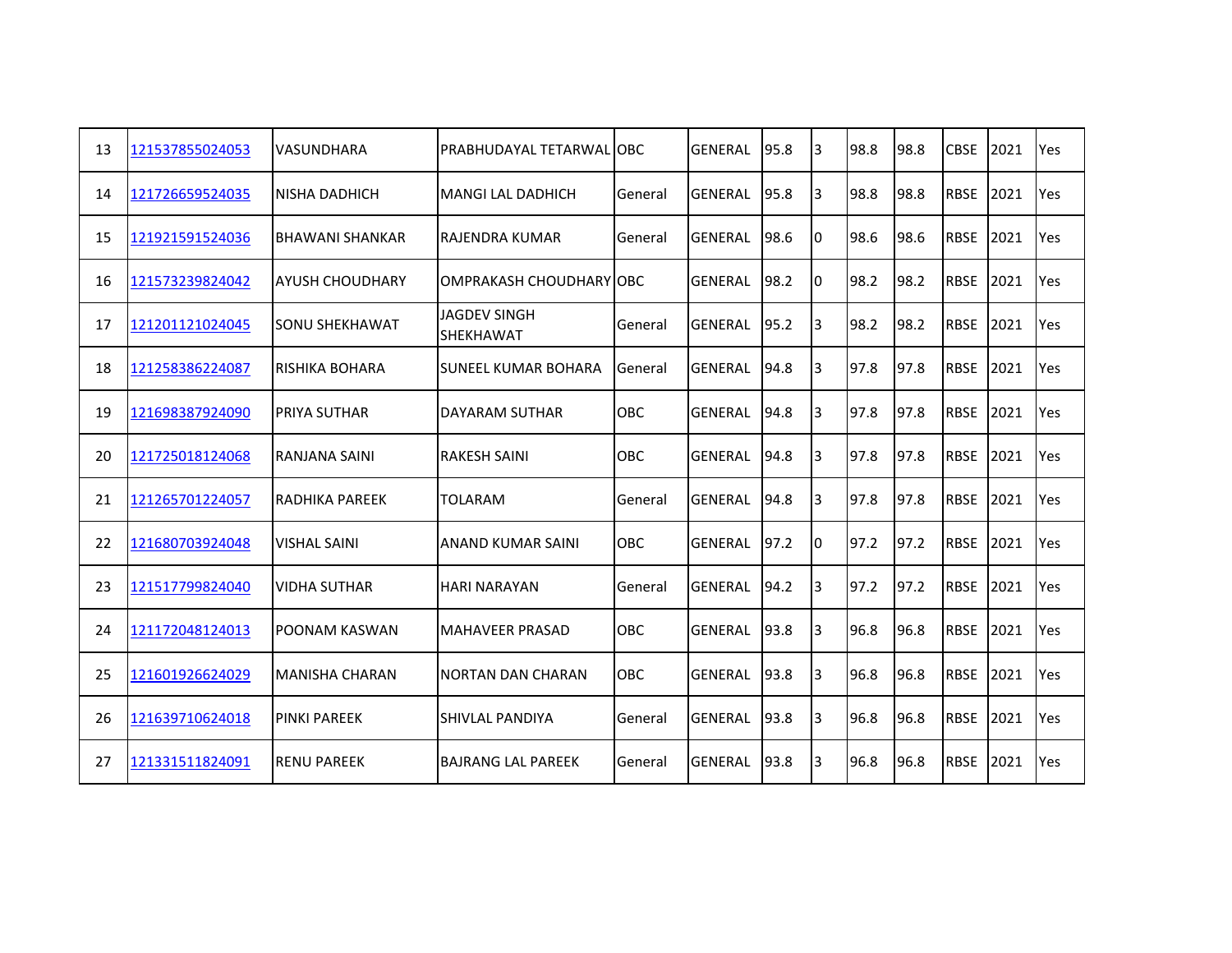| 28 | 121585582424029 | <b>MONIKA</b>                        | <b>OM PRAKASH</b>                | <b>OBC</b> | <b>GENERAL</b> | 93.8 | 3  | 96.8 | 96.8 | <b>RBSE</b> | 2021 | Yes        |
|----|-----------------|--------------------------------------|----------------------------------|------------|----------------|------|----|------|------|-------------|------|------------|
| 29 | 121431847024072 | RACHNA                               | <b>GIRDHARI LAL</b>              | <b>OBC</b> | <b>GENERAL</b> | 93.8 | 3  | 96.8 | 96.8 | <b>RBSE</b> | 2021 | Yes        |
| 30 | 121176820824011 | INANU MEGHWAL                        | lMANGLA RAM MEGHWAL              | Isc        | <b>GENERAL</b> | 93.8 | 3  | 96.8 | 96.8 | <b>RBSE</b> | 2021 | Yes        |
| 31 | 121147938024076 | <b>PREETY JANGIR</b>                 | <b>BHANWAR LAL JANGIR</b>        | <b>OBC</b> | <b>GENERAL</b> | 93.4 | 3  | 96.4 | 96.4 | <b>RBSE</b> | 2021 | Yes        |
| 32 | 121806952024018 | <b>PRIYANKA SARAN</b>                | <b>RAJKUMAR SARAN</b>            | <b>OBC</b> | GENERAL        | 93.4 | 3  | 96.4 | 96.4 | <b>RBSE</b> | 2021 | Yes        |
| 33 | 121283557424070 | MONIKA SHARMA                        | LAXMI NARAYAN                    | General    | <b>GENERAL</b> | 93.4 | 13 | 96.4 | 96.4 | <b>RBSE</b> | 2021 | Yes        |
| 34 | 121113437324088 | <b>SURESH KUMAR</b><br><b>JHORAD</b> | <b>SITA RAM</b>                  | <b>OBC</b> | <b>GENERAL</b> | 96.2 | 10 | 96.2 | 96.2 | <b>RBSE</b> | 2021 | Yes        |
| 35 | 121335225324050 | <b>MANISH PRAJAPAT</b>               | RAJKARAN PRAJAPAT                | <b>OBC</b> | <b>GENERAL</b> | 95.8 | I0 | 95.8 | 95.8 | <b>RBSE</b> | 2021 | Yes        |
| 36 | 121897711924084 | <b>YOGESH</b>                        | <b>SHARWAN KUMAR</b>             | <b>OBC</b> | GENERAL        | 95.8 | Iо | 95.8 | 95.8 | <b>RBSE</b> | 2021 | Yes        |
| 37 | 121458459524060 | <b>RAMAVTAR</b>                      | <b>SANWAR MAL</b>                | <b>OBC</b> | <b>GENERAL</b> | 95.8 | Iо | 95.8 | 95.8 | <b>RBSE</b> | 2021 | Yes        |
| 38 | 121439842224064 | <b>MANOJ JAT</b>                     | <b>RAM NIRAN</b>                 | <b>OBC</b> | <b>GENERAL</b> | 92.8 | l3 | 95.8 | 95.8 | <b>RBSE</b> | 2021 | Yes        |
| 39 | 121742343524093 | <b>MONIKA SAINI</b>                  | <b>ARJUN LAL SAINI</b>           | <b>OBC</b> | <b>GENERAL</b> | 92.8 | 3  | 95.8 | 95.8 | <b>RBSE</b> | 2021 | Yes        |
| 40 | 121769488924013 | <b>VIDHYA PAREEK</b>                 | RAJENDRA PRASAD<br><b>PAREEK</b> | General    | <b>GENERAL</b> | 92.6 | 3  | 95.6 | 95.6 | <b>RBSE</b> | 2021 | Yes        |
| 41 | 121543648024033 | <b>SAPNA SUTHAR</b>                  | <b>GOPI RAM SUTHAR</b>           | OBC        | <b>GENERAL</b> | 92.4 | 3  | 95.4 | 95.4 | <b>RBSE</b> | 2021 | Yes        |
| 42 | 121661788624061 | ISHARDA JANGIR                       | POONAM CHAND JANGIR              | OBC.       | <b>GENERAL</b> | 92.4 | l3 | 95.4 | 95.4 | <b>RBSE</b> | 2021 | <b>Yes</b> |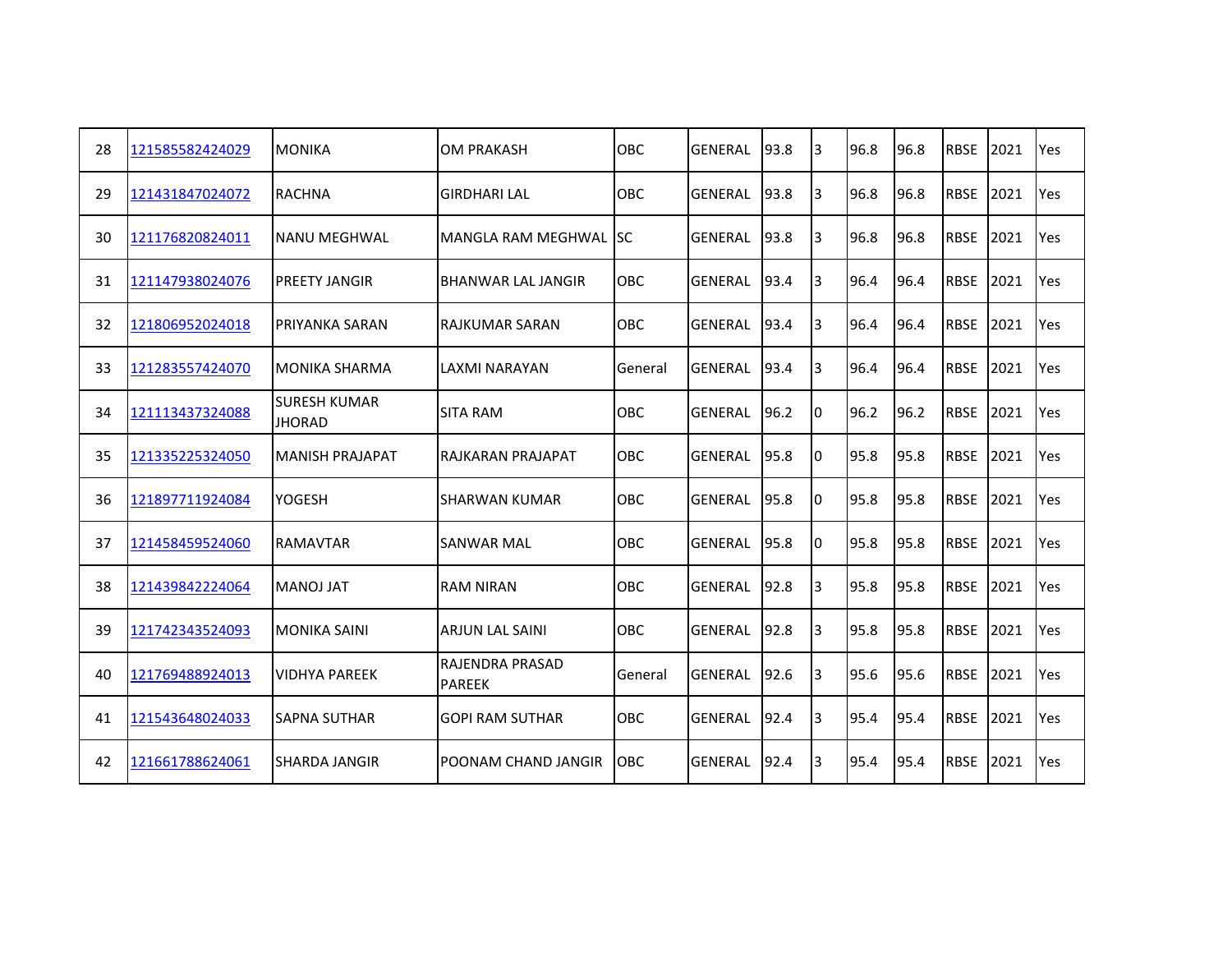| 43 | 121157006724027 | <b>NEHA PAREEK</b>   | <b>BHAIRARAM PAREEK</b>               | General    | <b>GENERAL</b> | 92.4 | 3  | 95.4 | 95.4 | <b>RBSE</b> | 2021 | Yes        |
|----|-----------------|----------------------|---------------------------------------|------------|----------------|------|----|------|------|-------------|------|------------|
| 44 | 121527372024060 | <b>POONAM PAREEK</b> | <b>SANJAY KUMAR PAREEK</b>            | General    | <b>GENERAL</b> | 92.4 | 3  | 95.4 | 95.4 | <b>RBSE</b> | 2021 | Yes        |
| 45 | 121229465724064 | <b>KOMAL</b>         | <b>PUNAM CHAND</b>                    | General    | <b>GENERAL</b> | 92.4 | 3  | 95.4 | 95.4 | <b>RBSE</b> | 2021 | Yes        |
| 46 | 121540817024050 | <b>MONIKA SWAMI</b>  | DHARM PAL SWAMI                       | OBC.       | <b>GENERAL</b> | 92.4 | 3  | 95.4 | 95.4 | <b>RBSE</b> | 2021 | <b>Yes</b> |
| 47 | 121575849824085 | DHEERAJ SHARMA       | <b>NEMARAM SHARMA</b>                 | General    | <b>GENERAL</b> | 95.2 | 10 | 95.2 | 95.2 | <b>RBSE</b> | 2021 | Yes        |
| 48 | 121427877224088 | <b>KALPANA</b>       | <b>KANHAIYA LAL</b>                   | OBC        | <b>GENERAL</b> | 92   | 3  | 95   | 95   | <b>RBSE</b> | 2021 | Yes        |
| 49 | 121663799724080 | KAMALESH KUMAR       | <b>PURKHA RAM</b>                     | <b>OBC</b> | <b>GENERAL</b> | 94.8 | I0 | 94.8 | 94.8 | <b>RBSE</b> | 2021 | Yes        |
| 50 | 121278879024071 | <b>SONU SARAN</b>    | <b>MANI RAM SARAN</b>                 | <b>OBC</b> | <b>GENERAL</b> | 94.8 | 10 | 94.8 | 94.8 | <b>RBSE</b> | 2021 | Yes        |
| 51 | 121585239424057 | DHAIRYA MEENA        | <b>RAJENDRA KUMAR</b><br><b>MEENA</b> | <b>ST</b>  | <b>GENERAL</b> | 94.8 | Iо | 94.8 | 94.8 | <b>RBSE</b> | 2021 | Yes        |
| 52 | 121327628824054 | <b>MUBARIK BHATI</b> | <b>MO FARUK BHATI</b>                 | OBC        | <b>GENERAL</b> | 94.8 | I0 | 94.8 | 94.8 | <b>RBSE</b> | 2021 | Yes        |
| 53 | 121388101824031 | gajanand sindhariya  | sitaram sindhariya                    | OBC        | <b>GENERAL</b> | 94.8 | Iо | 94.8 | 94.8 | <b>RBSE</b> | 2021 | Yes        |
| 54 | 121241983624053 | <b>MAYA KUMARI</b>   | CHUNNI LAL KARWASARA                  | <b>OBC</b> | <b>GENERAL</b> | 91.8 | 3  | 94.8 | 94.8 | <b>RBSE</b> | 2021 | Yes        |
| 55 | 121527101224023 | <b>DEENDAYAL RAO</b> | <b>SHIV BHAGWAN</b>                   | OBC        | <b>GENERAL</b> | 94.4 | Iо | 94.4 | 94.4 | <b>RBSE</b> | 2021 | Yes        |
| 56 | 121887319824020 | <b>SUMIT KASWAN</b>  | <b>BUDH RAM</b>                       | OBC        | <b>GENERAL</b> | 94.4 | Iо | 94.4 | 94.4 | <b>RBSE</b> | 2021 | Yes        |
| 57 | 121382654024095 | <b>HARIOM PAREEK</b> | <b>SHREE BHAGWAN PAREEK General</b>   |            | <b>GENERAL</b> | 94.4 | I0 | 94.4 | 94.4 | <b>RBSE</b> | 2021 | Yes        |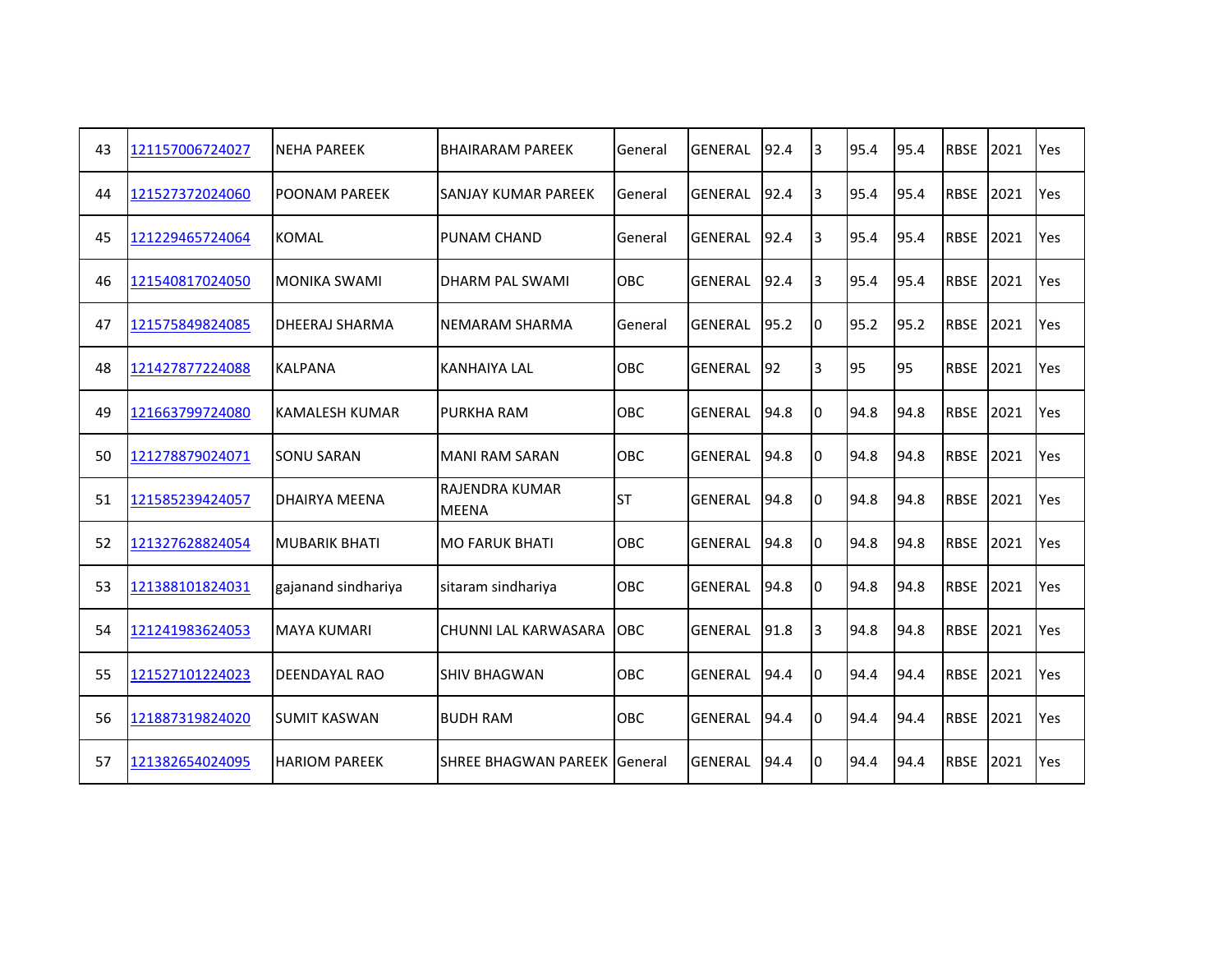| 58 | 121136189624029 | <b>PRIYANKA KANWAR</b>    | <b>VIKRAM SINGH</b>      | General    | GENERAL        | 91.4 | 3  | 94.4 | 94.4 | <b>RBSE</b> | 2021 | Yes |
|----|-----------------|---------------------------|--------------------------|------------|----------------|------|----|------|------|-------------|------|-----|
| 59 | 121848866124033 | <b>ANURADHA</b>           | <b>DEVILAL PAREEK</b>    | General    | GENERAL        | 91.4 | l3 | 94.4 | 94.4 | <b>RBSE</b> | 2021 | Yes |
| 60 | 121916502824074 | <b>POOJA MEV</b>          | RAJURAM                  | <b>SC</b>  | <b>GENERAL</b> | 91.4 | l3 | 94.4 | 94.4 | <b>RBSE</b> | 2021 | Yes |
| 61 | 121292327224098 | DIVYA SHARMA              | <b>SHYAM LAL SHARMA</b>  | General    | <b>GENERAL</b> | 91.4 | I3 | 94.4 | 94.4 | <b>RBSE</b> | 2021 | Yes |
| 62 | 121393692624020 | <b>GULAFSHA BANO</b>      | ASLAM ALI KILANIYAN      | <b>OBC</b> | <b>GENERAL</b> | 91.4 | IЗ | 94.4 | 94.4 | <b>RBSE</b> | 2021 | Yes |
| 63 | 121252528624048 | ISUMAN MEGHWAL            | <b>SHYODAN RAM</b>       | <b>SC</b>  | <b>GENERAL</b> | 91.2 | l3 | 94.2 | 94.2 | <b>RBSE</b> | 2021 | Yes |
| 64 | 121236153624025 | IEKTA TANWAR              | CHYANANMAL TANWAR        | <b>OBC</b> | <b>GENERAL</b> | 91   | IЗ | 94   | 94   | <b>RBSE</b> | 2021 | Yes |
| 65 | 121489939724025 | ISUNITA PRAJAPAT          | IKISHAN LAL PRAJAPAT     | <b>OBC</b> | lgeneral       | 91   | IЗ | 94   | 94   | <b>RBSE</b> | 2021 | Yes |
| 66 | 121774865424026 | ISUNIL KUMAR              | <b>MADAN LAL</b>         | <b>OBC</b> | <b>GENERAL</b> | 93.8 | I0 | 93.8 | 93.8 | <b>RBSE</b> | 2021 | Yes |
| 67 | 121427858324012 | <b>SUNIL KUMAR</b>        | MUKHRAM SARAN            | <b>OBC</b> | GENERAL        | 93.8 | 10 | 93.8 | 93.8 | <b>RBSE</b> | 2021 | Yes |
| 68 | 121847246724053 | <b>ASHOK KUMAR SUTHAR</b> | <b>IPHUSA RAM SUTHAR</b> | <b>OBC</b> | GENERAL        | 93.4 | 10 | 93.4 | 93.4 | <b>RBSE</b> | 2021 | Yes |
| 69 | 121992915024085 | <b>MOHIT SONI</b>         | <b>GOPAL SONI</b>        | <b>OBC</b> | GENERAL        | 93.4 | 10 | 93.4 | 93.4 | <b>RBSE</b> | 2021 | Yes |
| 70 | 121348161124012 | ISURENDRA KUMAR           | <b>HARI RAM PANDIYA</b>  | General    | GENERAL        | 93.4 | 10 | 93.4 | 93.4 | <b>RBSE</b> | 2021 | Yes |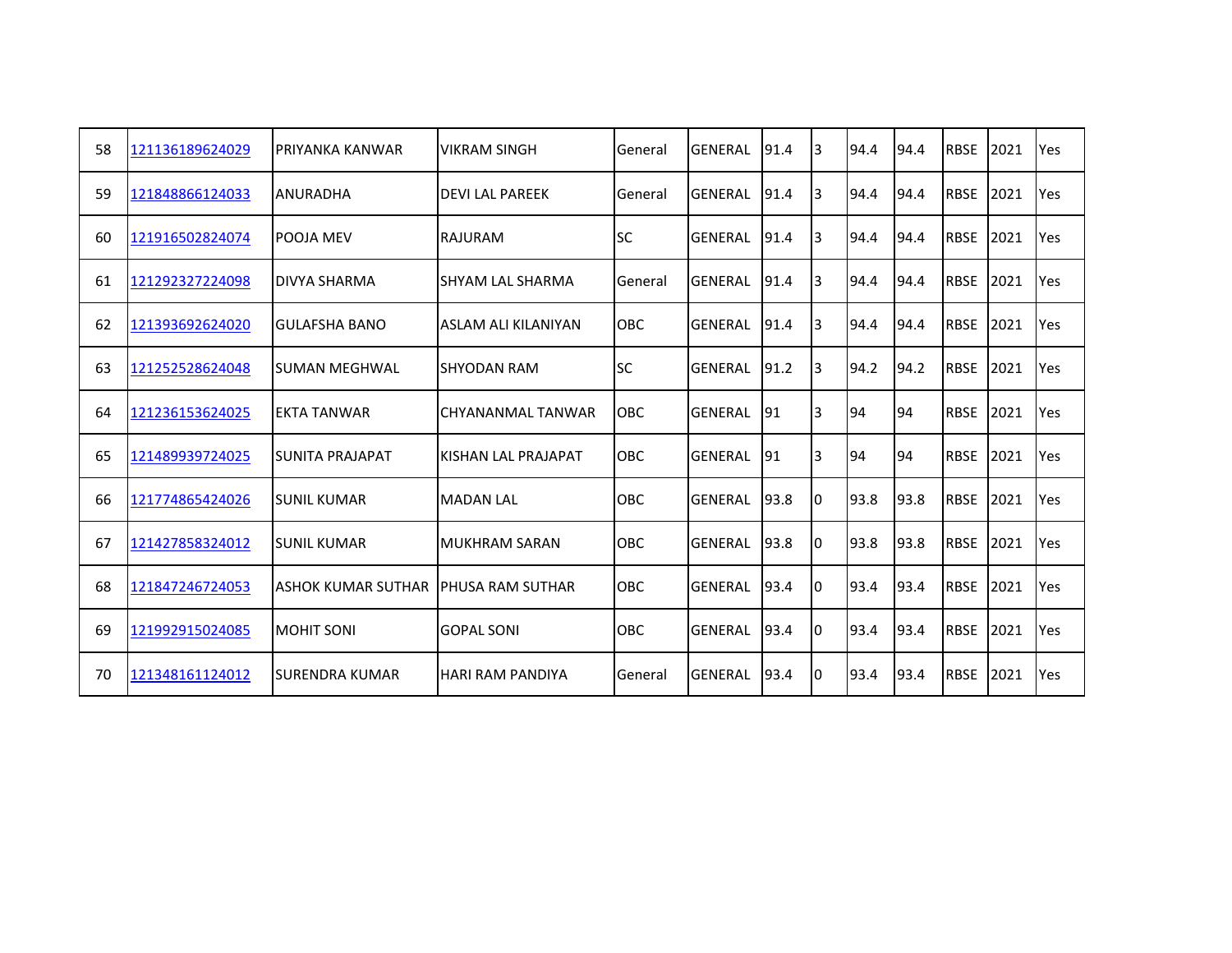| <b>EWS Merit List Total Applications: 13 Cutoff: 79.0000</b> |                             |                      |                          |          |                        |             |     |        |       |             |                     |           |
|--------------------------------------------------------------|-----------------------------|----------------------|--------------------------|----------|------------------------|-------------|-----|--------|-------|-------------|---------------------|-----------|
|                                                              | <b>Sr.No Application ID</b> | Name of              | <b>Father's Name</b>     | Category | <b>Admission Perce</b> |             | Bon | Tot.   | %tile |             | <b>Board Passin</b> | Fee       |
|                                                              |                             | <b>Applicant</b>     |                          |          | Category               | ntage.  us( |     | Perc.( |       |             | g Year              |           |
| 1                                                            | 121441745224079             | KOMAL PAREEK         | <b>SHISHPAL</b>          | General  | <b>EWS</b>             | 89          | 3   | 92     | 92    | <b>RBSE</b> | 2021                | Yes       |
| 2                                                            | 121306423624030             | <b>NIKHIL PAREEK</b> | VED PRAKASH PAREEK       | General  | <b>EWS</b>             | 90.4        | I0  | 90.4   | 90.4  | <b>RBSE</b> | 2021                | Yes       |
| 3                                                            | 121584487224047             | <b>RAMNIWAS</b>      | <b>BHAGIRATH</b>         | General  | <b>EWS</b>             | 90          | I0  | 90     | 90    | <b>RBSE</b> | 2021                | Yes       |
| 4                                                            | 121655739624056             | ASHOK CHOTIYA        | <b>PARMANAND</b>         | General  | <b>EWS</b>             | 90          | I0  | 90     | 90    | <b>RBSE</b> | 2021                | Yes       |
| 5.                                                           | 121699342024027             | <b>VIKRAM SINGH</b>  | <b>REVANT SINGH</b>      | General  | <b>EWS</b>             | 89.8        | 0   | 89.8   | 89.8  | <b>RBSE</b> | 2021                | Yes       |
| 6                                                            | 121534805024049             | ARVND PAREEK         | <b>RAMANAND PAREEK</b>   | General  | <b>EWS</b>             | 89          | I٥  | 89     | 89    | <b>RBSE</b> | 2021                | Yes       |
| 7                                                            | 121702132324092             | IRAJYAWARDHAN SINGH  | SATYAVEER SINGH          | General  | <b>EWS</b>             | 85.2        | 0   | 85.2   | 85.2  | <b>RBSE</b> | 2021                | Yes       |
| 8                                                            | 121133462424016             | <b>KOMAL JOSHI</b>   | <b>BHANWAR LAL JOSHI</b> | General  | <b>EWS</b>             | 79.4        | 3   | 82.4   | 82.4  | <b>RBSE</b> | 2021                | Yes       |
| 9                                                            | 121161813524060             | <b>MOHD BILAL</b>    | <b>NATHU GAURI</b>       | General  | <b>EWS</b>             | 81.8        | I0  | 81.8   | 81.8  | <b>RBSE</b> | 2021                | Yes       |
| 10                                                           | 121314617124089             | <b>POONAM JOSHI</b>  | <b>BHANWAR LAL JOSHI</b> | General  | <b>EWS</b>             | 76          | 3   | 79     | 79    | <b>RBSE</b> | 2021                | Yes       |
| 11                                                           | C121708448624066            | TANUSHREE SHARMA     | IRAM KUMAR SHARMA        | General  | <b>EWS</b>             | 90          | 3   | 93     | 93    | <b>RBSE</b> | 2021                | NO.       |
| 12                                                           | C121581558424028            | RISHI RAJ            | <b>SATYAVEER SINGH</b>   | General  | EWS                    | 89          | IЗ  | 92     | 92    | <b>RBSE</b> | 2021                | <b>NO</b> |
| 13                                                           | C121542489224096            | CHAKSHIKA SHARMA     | OM PRAKASH SHARMA        | General  | <b>EWS</b>             | 87.6        | IЗ  | 90.6   | 90.6  | <b>RBSE</b> | 2021                | <b>NO</b> |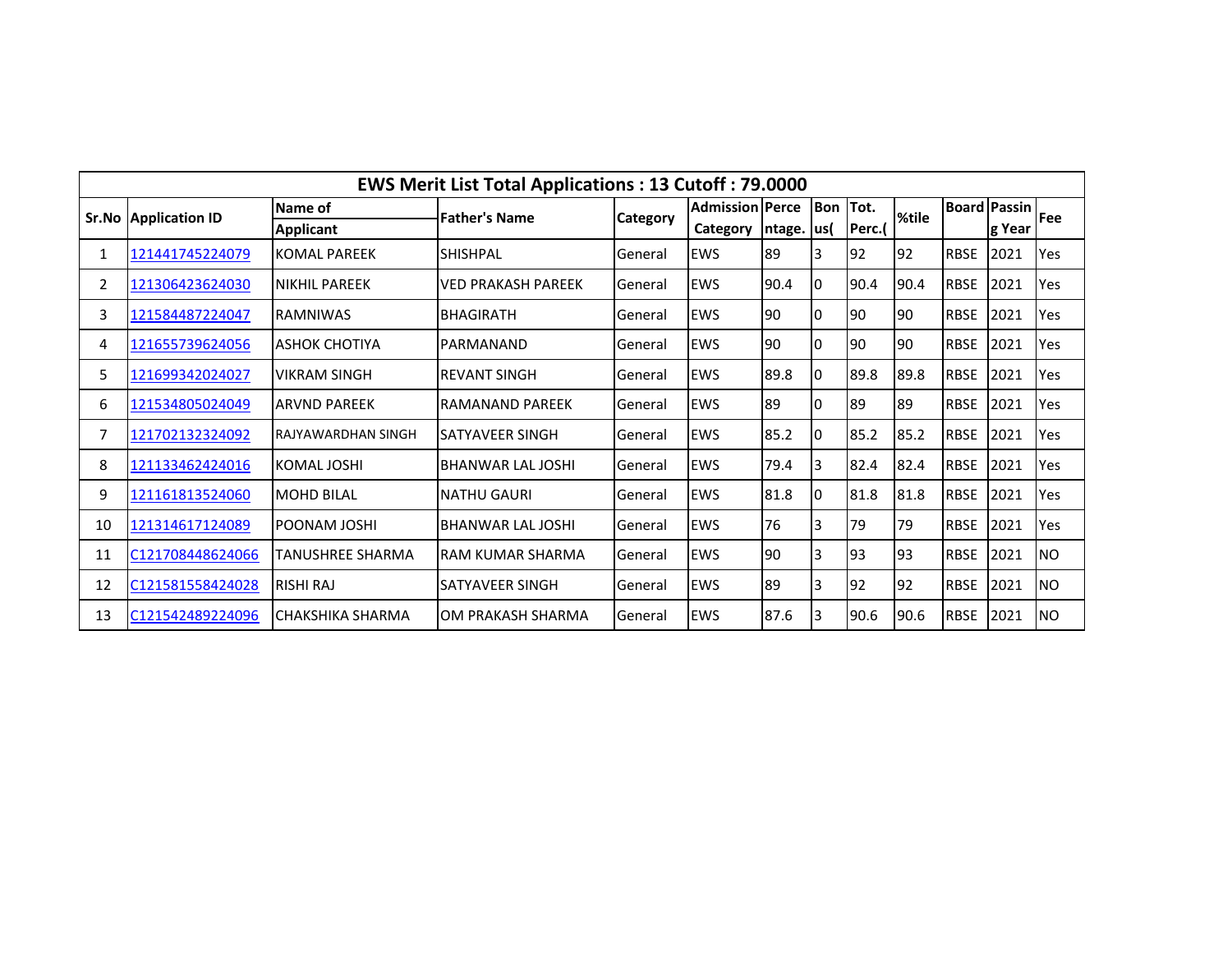|                | <b>OBC Merit List Total Applications: 36 Cutoff: 89.0000</b><br><b>Board Passin</b><br><b>Admission Perce</b> |                             |                              |            |          |        |             |                |       |             |        |     |  |
|----------------|---------------------------------------------------------------------------------------------------------------|-----------------------------|------------------------------|------------|----------|--------|-------------|----------------|-------|-------------|--------|-----|--|
|                | Sr.No Application ID                                                                                          | Name of<br><b>Applicant</b> | <b>Father's Name</b>         | Category   | Category | ntage. | Bon<br>lus( | Tot.<br>Perc.( | %tile |             | g Year | Fee |  |
| $\mathbf{1}$   | 121443147824091                                                                                               | <b>BITU</b>                 | TULSI RAM PRAJAPAT           | <b>OBC</b> | OBC      | 93.2   | 0           | 93.2           | 93.2  | <b>RBSE</b> | 2021   | Yes |  |
| $\mathbf{2}$   | 121259587324093                                                                                               | <b>KOMAL SAINI</b>          | <b>RAMNIWAS SAINI</b>        | <b>OBC</b> | OBC      | 90     | 3           | 93             | 93    | <b>RBSE</b> | 2021   | Yes |  |
| 3              | 121847375224067                                                                                               | POONAM PRAJAPAT             | <b>GANESH KUMAR</b>          | <b>OBC</b> | OBC      | 90     | 3           | 93             | 93    | <b>RBSE</b> | 2021   | Yes |  |
| 4              | 121648029424050                                                                                               | <b>CHHOTU</b>               | <b>HARI RAM</b>              | OBC        | OBC      | 90     | 3           | 93             | 93    | <b>RBSE</b> | 2021   | Yes |  |
| 5.             | 121950408524044                                                                                               | <b>TINA PRAJAPAT</b>        | DEVANAND                     | <b>OBC</b> | OBC      | 90     | 3           | 93             | 93    | <b>RBSE</b> | 2021   | Yes |  |
| 6              | 121689899224043                                                                                               | SANJU SARAN                 | <b>GOPIRAM SARAN</b>         | OBC        | OBC      | 90     | 3           | 93             | 93    | <b>RBSE</b> | 2021   | Yes |  |
| $\overline{7}$ | 121898713524092                                                                                               | <b>MANOJ SIHAG</b>          | <b>BANWARI LAL SIHAG</b>     | <b>OBC</b> | OBC      | 92.8   | 0           | 92.8           | 92.8  | <b>RBSE</b> | 2021   | Yes |  |
| 8              | 121676056024097                                                                                               | <b>MAYA SARAN</b>           | <b>NAND RAM</b>              | OBC        | OBC      | 89.6   | 3           | 92.6           | 92.6  | <b>RBSE</b> | 2021   | Yes |  |
| 9              | 121533193324000                                                                                               | PUNAM MAHIYA                | <b>MOHAN RAM</b>             | OBC.       | OBC      | 89.6   | 3           | 92.6           | 92.6  | <b>RBSE</b> | 2021   | Yes |  |
| 10             | 121752528124046                                                                                               | <b>GUNJAN PRAJAPAT</b>      | <b>GIRDHARI LAL PRAJAPAT</b> | <b>OBC</b> | OBC      | 89.6   | 3           | 92.6           | 92.6  | <b>RBSE</b> | 2021   | Yes |  |
| 11             | 121777807424098                                                                                               | <b>VIMLESH</b>              | <b>MANGI LAL NAI</b>         | <b>OBC</b> | OBC      | 92.4   | 0           | 92.4           | 92.4  | <b>RBSE</b> | 2021   | Yes |  |
| 12             | 121959349424021                                                                                               | <b>SARITA</b>               | <b>SOMVEER</b>               | <b>OBC</b> | OBC      | 89.4   | 3           | 92.4           | 92.4  | <b>RBSE</b> | 2021   | Yes |  |
| 13             | 121447342824078                                                                                               | <b>VIKAS SWAMI</b>          | <b>CHANDAN MAL SWAMI</b>     | OBC        | OBC      | 92.2   | 0           | 92.2           | 92.2  | <b>RBSE</b> | 2021   | Yes |  |
| 14             | 121926912624028                                                                                               | <b>VIKASH</b>               | <b>SOHAN LAL KHICHAR</b>     | <b>OBC</b> | OBC      | 92.2   | 0           | 92.2           | 92.2  | <b>RBSE</b> | 2021   | Yes |  |
| 15             | 121755709224075                                                                                               | <b>RAM MURTI</b>            | <b>GORISHANKAR</b>           | <b>OBC</b> | OBC      | 89     | 3           | 92             | 92    | <b>RBSE</b> | 2021   | Yes |  |
| 16             | 121100067024088                                                                                               | <b>VICKY PRAJAPAT</b>       | <b>SAJJAN KUMAR PRAJAPAT</b> | <b>OBC</b> | OBC      | 91.4   | 0           | 91.4           | 91.4  | <b>RBSE</b> | 2021   | Yes |  |
| 17             | 121455570024090                                                                                               | <b>DIVYANSHU</b>            | <b>RAJESH SAINI</b>          | OBC        | OBC      | 91.4   | 0           | 91.4           | 91.4  | <b>RBSE</b> | 2021   | Yes |  |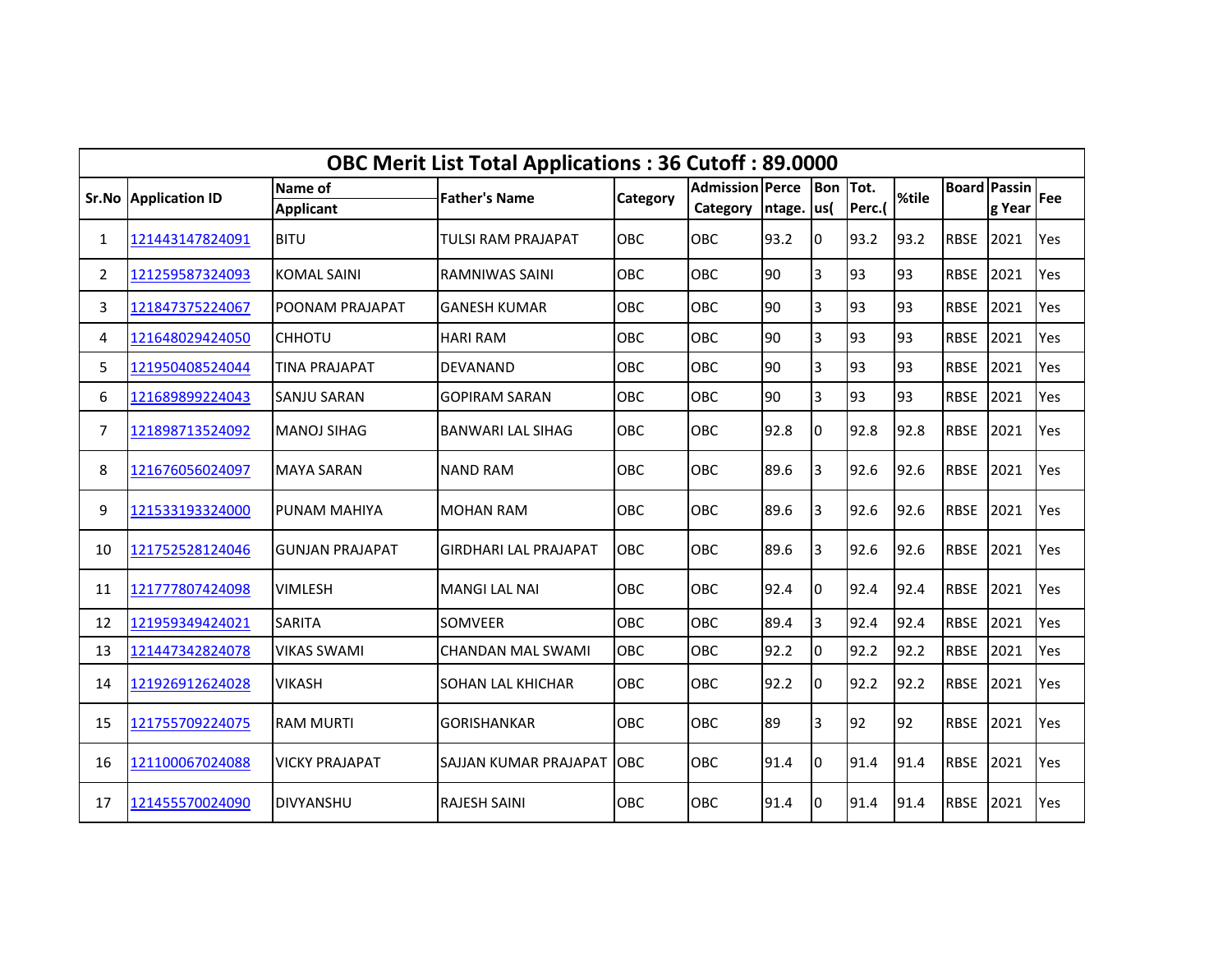| 18 | 121456412524069 | <b>ABDUL SISODIYA</b>                | NAWAB ALI                               | <b>OBC</b> | OBC        | 91.2 | I0 | 91.2 | 91.2 | <b>RBSE</b> | 2021 | Yes |
|----|-----------------|--------------------------------------|-----------------------------------------|------------|------------|------|----|------|------|-------------|------|-----|
| 19 | 121612387524087 | <b>ANIL KUMAR</b>                    | <b>KAILASH CHANDRA</b><br><b>BHARTI</b> | <b>OBC</b> | OBC        | 91.2 | Iо | 91.2 | 91.2 | <b>RBSE</b> | 2021 | Yes |
| 20 | 121957924124018 | <b>SUMAN NAI</b>                     | <b>BABU LAL NAI</b>                     | <b>OBC</b> | OBC        | 88   | 3  | 91   | 91   | <b>RBSE</b> | 2021 | Yes |
| 21 | 121898860024050 | <b>REKHA PRAJAPAT</b>                | <b>JAGDISH PRASAD</b>                   | <b>OBC</b> | OBC        | 87.6 | 3  | 90.6 | 90.6 | <b>RBSE</b> | 2021 | Yes |
| 22 | 121292866224055 | <b>VINOD KUMAR</b>                   | SHISH PAL                               | OBC        | OBC        | 87.6 | 3  | 90.6 | 90.6 | <b>RBSE</b> | 2021 | Yes |
| 23 | 121553148324048 | <b>BANAWARI LAL</b>                  | SATYAPAL POONIA                         | <b>OBC</b> | <b>OBC</b> | 90.4 | 10 | 90.4 | 90.4 | <b>RBSE</b> | 2021 | Yes |
| 24 | 121917272724055 | <b>SARITA</b>                        | <b>MANIRAM</b>                          | <b>OBC</b> | OBC        | 87.4 | 3  | 90.4 | 90.4 | <b>RBSE</b> | 2021 | Yes |
| 25 | 121444080324023 | <b>KISAN NATH</b>                    | <b>GANESH NATH</b>                      | OBC        | OBC        | 90.2 | 10 | 90.2 | 90.2 | <b>RBSE</b> | 2021 | Yes |
| 26 | 121283701024000 | RAJBALA GANDAS                       | <b>DHANNA RAM</b>                       | <b>OBC</b> | <b>OBC</b> | 87.2 | 3  | 90.2 | 90.2 | <b>RBSE</b> | 2021 | Yes |
| 27 | 121390874424025 | <b>ANITA SWAMI</b>                   | <b>RATI RAM</b>                         | OBC.       | OBC        | 87.2 | 3  | 90.2 | 90.2 | <b>RBSE</b> | 2021 | Yes |
| 28 | 121566582224020 | <b>BABU LAL SARAN</b>                | DAULAT RAM SARAN                        | <b>OBC</b> | OBC        | 90   | 10 | 90   | 90   | <b>RBSE</b> | 2021 | Yes |
| 29 | 121562873524062 | <b>SAMEER QURESHI</b>                | <b>MO YASIN QURESHI</b>                 | <b>OBC</b> | OBC        | 90   | Iо | 90   | 90   | <b>RBSE</b> | 2021 | Yes |
| 30 | 121885134424057 | <b>MANISH KUMAR</b><br><b>POONIA</b> | <b>KAPOOR SINGH</b>                     | <b>OBC</b> | <b>OBC</b> | 89.8 | I0 | 89.8 | 89.8 | <b>RBSE</b> | 2021 | Yes |
| 31 | 121508062024076 | PAYAL PRAJAPAT                       | <b>BAJRANG LAL</b>                      | OBC        | OBC        | 86.6 | 3  | 89.6 | 89.6 | <b>RBSE</b> | 2021 | Yes |
| 32 | 121430902224092 | PRIYANKA BHATI                       | <b>SOHAN SINGH</b>                      | OBC        | OBC        | 86.4 | 3  | 89.4 | 89.4 | <b>RBSE</b> | 2019 | Yes |
| 33 | 121410097524044 | <b>NARESH KUMAR</b>                  | PEMA RAM                                | OBC        | OBC        | 89.2 | 0  | 89.2 | 89.2 | <b>RBSE</b> | 2021 | Yes |
| 34 | 121296962824047 | KANHAIYALAL SWAMI                    | <b>INDRA DAS SWAMI</b>                  | <b>OBC</b> | OBC        | 89   | 0  | 89   | 89   | <b>RBSE</b> | 2021 | Yes |
| 35 | 121147344424064 | <b>JITENDER SAHARAN</b>              | <b>SUKHA RAM SAHARAN</b>                | OBC.       | <b>OBC</b> | 89   | 0  | 89   | 89   | <b>RBSE</b> | 2021 | Yes |
| 36 | 121840163524010 | <b>PANKAJ NAI</b>                    | <b>RAGUVEER NAI</b>                     | OBC        | OBC        | 89   | l0 | 89   | 89   | <b>RBSE</b> | 2021 | Yes |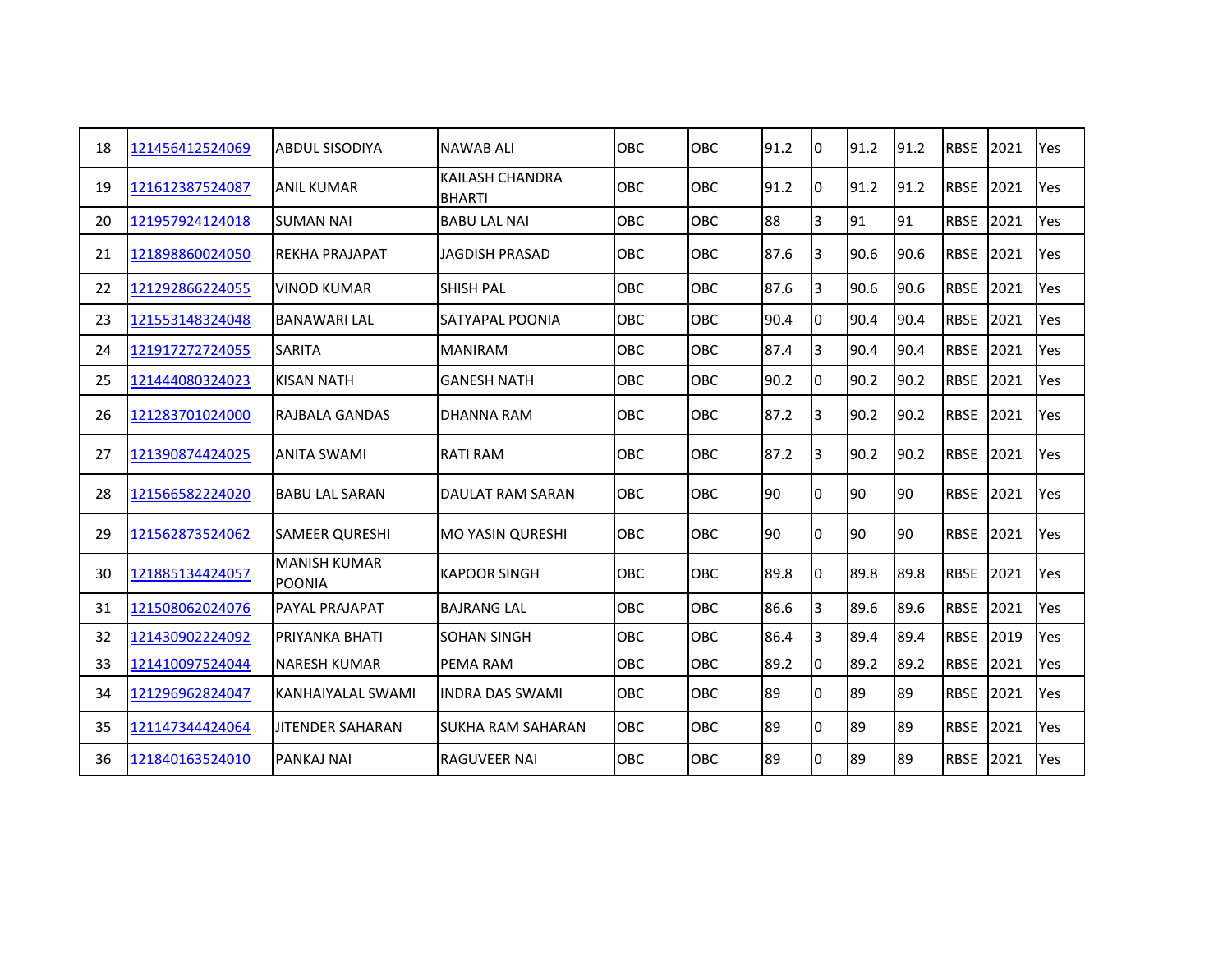|                | SC Merit List Total Applications: 28 Cutoff: 69.8000<br><b>Bon</b> Tot.<br><b>Board Passin</b> |                                          |                                       |           |                        |              |                |        |       |             |        |     |  |  |
|----------------|------------------------------------------------------------------------------------------------|------------------------------------------|---------------------------------------|-----------|------------------------|--------------|----------------|--------|-------|-------------|--------|-----|--|--|
|                | <b>Sr.No Application ID</b>                                                                    | Name of                                  | <b>Father's Name</b>                  | Category  | <b>Admission Perce</b> |              |                |        | %tile |             |        | Fee |  |  |
|                |                                                                                                | <b>Applicant</b>                         |                                       |           | Category               | Intage.  us( |                | Perc.( |       |             | g Year |     |  |  |
| 1              | 121275435424070                                                                                | <b>SUMAN CHAUHAN</b>                     | <b>BANVARI LAL</b>                    | <b>SC</b> | <b>SC</b>              | 90           | 3              | 93     | 93    | <b>RBSE</b> | 2021   | Yes |  |  |
| $\overline{2}$ | 121407921524037                                                                                | <b>SONU MEV</b>                          | <b>NANDRAM MEV</b>                    | <b>SC</b> | <b>SC</b>              | 89.6         | 3              | 92.6   | 92.6  | <b>RBSE</b> | 2021   | Yes |  |  |
| 3              | 121950671224096                                                                                | <b>OMPRAKASH MEGHWAL</b>                 | <b>IDEVILAL MEGHWAL</b>               | <b>SC</b> | <b>SC</b>              | 92.4         | I0             | 92.4   | 92.4  | <b>RBSE</b> | 2021   | Yes |  |  |
| 4              | 121171992224089                                                                                | <b>MAYA MEGHWAL</b>                      | MAHENDRA KUMAR                        | <b>SC</b> | <b>SC</b>              | 89           | $\overline{3}$ | 92     | 92    | <b>RBSE</b> | 2021   | Yes |  |  |
| 5              | 121656245424080                                                                                | <b>BHAWANA</b>                           | <b>BHAJAN LAL KALWA</b>               | <b>SC</b> | <b>SC</b>              | 88.6         | 3              | 91.6   | 91.6  | <b>RBSE</b> | 2021   | Yes |  |  |
| 6              | 121898645924021                                                                                | <b>MAHENDRA KUMAR</b>                    | KANARAM MEGHWAL                       | <b>SC</b> | <b>SC</b>              | 91.2         | 10             | 91.2   | 91.2  | <b>RBSE</b> | 2021   | Yes |  |  |
| 7              | 121289266124049                                                                                | <b>KHUSHBOO MEGHWAL</b>                  | <b>RAJURAM</b>                        | <b>SC</b> | <b>SC</b>              | 88           | 3              | 91     | 91    | <b>RBSE</b> | 2021   | Yes |  |  |
| 8              | 121604001924033                                                                                | <b>PRADEEP KUMAR</b><br><b>MEGHWAL</b>   | <b>DEVILAL MEGHWAL</b>                | <b>SC</b> | <b>SC</b>              | 90.8         | 0              | 90.8   | 90.8  | <b>RBSE</b> | 2021   | Yes |  |  |
| 9              | 121454200824019                                                                                | <b>NIRMLA</b>                            | <b>MUNNI RAM</b>                      | <b>SC</b> | <b>SC</b>              | 87.6         | 3              | 90.6   | 90.6  | <b>RBSE</b> | 2021   | Yes |  |  |
| 10             | 121632379424083                                                                                | <b>SUNIL KUMAR BEGAR</b>                 | <b>TUGNA RAM</b>                      | <b>SC</b> | <b>SC</b>              | 90           | l0             | 90     | 90    | <b>RBSE</b> | 2021   | Yes |  |  |
| 11             | 121183914324094                                                                                | <b>VIRENDRA MEGHWAL</b>                  | <b>JAGDISH PRASAD</b>                 | <b>SC</b> | <b>SC</b>              | 89.2         | 0              | 89.2   | 89.2  | <b>RBSE</b> | 2021   | Yes |  |  |
| 12             | 121884072724080                                                                                | <b>CHANDRA PRAKASH</b><br><b>MEGHWAL</b> | <b>RANJIT KUMAR</b><br><b>MEGHWAL</b> | <b>SC</b> | <b>SC</b>              | 89.2         | 0              | 89.2   | 89.2  | <b>RBSE</b> | 2021   | Yes |  |  |
| 13             | 121145984024020                                                                                | <b>SURENDRA</b>                          | <b>MALA RAM</b>                       | <b>SC</b> | <b>SC</b>              | 89           | 0              | 89     | 89    | <b>RBSE</b> | 2021   | Yes |  |  |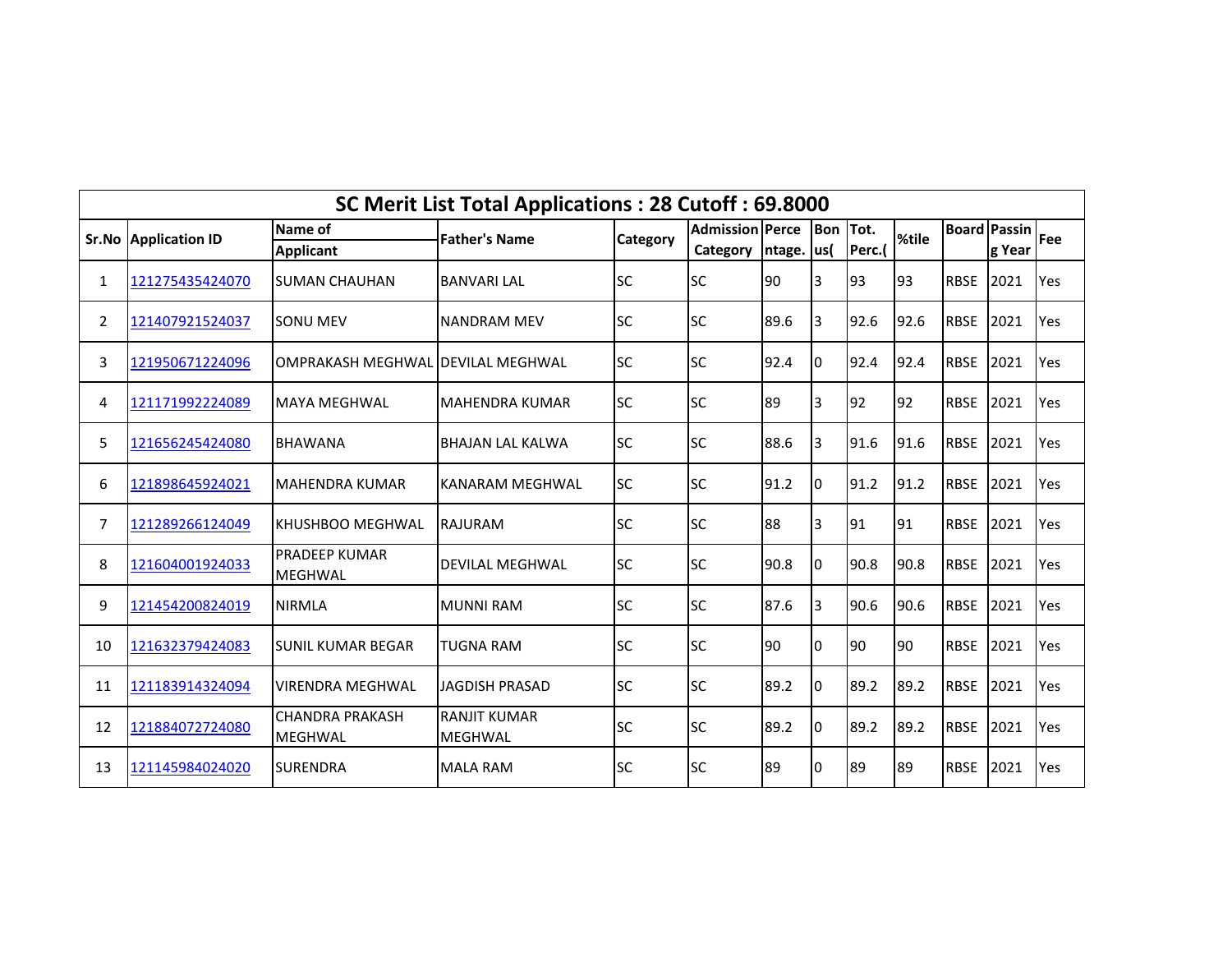| 14 | 121494591024036 | lSHEELA MEGHWAL                      | SATYANARAYAN<br><b>MEGHWAL</b>          | <b>SC</b> | <b>SC</b> | 85.6 | 3  | 88.6 | 88.6 | <b>RBSE</b> | 2021 | Yes |
|----|-----------------|--------------------------------------|-----------------------------------------|-----------|-----------|------|----|------|------|-------------|------|-----|
| 15 | 121901148724036 | IPRAVEEN MEV                         | <b>RADHESHYAM MEV</b>                   | <b>SC</b> | <b>SC</b> | 88   | I0 | 88   | 88   | <b>RBSE</b> | 2021 | Yes |
| 16 | 121828690224010 | JAGDISH PRASAD                       | <b>MANGILAL MEGHWAL</b>                 | <b>SC</b> | <b>SC</b> | 87.8 | 10 | 87.8 | 87.8 | <b>RBSE</b> | 2021 | Yes |
| 17 | 121763544524027 | JEEVRAJ MEGHWAL                      | RAMCHANDRA MEGHWALISC                   |           | <b>SC</b> | 86.8 | I0 | 86.8 | 86.8 | <b>RBSE</b> | 2021 | Yes |
| 18 | 121680749224030 | <b>RAJVEER KALWA</b>                 | KALU RAM KALWA                          | <b>SC</b> | <b>SC</b> | 85.2 | 10 | 85.2 | 85.2 | <b>RBSE</b> | 2021 | Yes |
| 19 | 121724159724032 | KESHAV KHEDIWAL                      | PRADEEP KUMAR<br><b>KHEDIWAL</b>        | <b>SC</b> | <b>SC</b> | 84.6 | I0 | 84.6 | 84.6 | <b>RBSE</b> | 2020 | Yes |
| 20 | 121353891924043 | <b>BADAL PRAKASH</b>                 | OM PRAKASH SALWAN                       | <b>SC</b> | <b>SC</b> | 84.6 | 10 | 84.6 | 84.6 | <b>RBSE</b> | 2021 | Yes |
| 21 | 121135639224027 | <b>VIKAS KUMAR</b><br><b>MEGHWAL</b> | OM PRAKASH MEGHWAL                      | <b>SC</b> | <b>SC</b> | 84.6 | I0 | 84.6 | 84.6 | <b>RBSE</b> | 2021 | Yes |
| 22 | 121685768724015 | INITISH KUMAR                        | <b>DEVI LAL MEGHWAL</b>                 | <b>SC</b> | <b>SC</b> | 83.2 | I0 | 83.2 | 83.2 | <b>RBSE</b> | 2021 | Yes |
| 23 | 121413659024095 | <b>TEENA MEGHWAL</b>                 | <b>HANUMAN PRASAD</b><br><b>MEGHWAL</b> | <b>SC</b> | <b>SC</b> | 79.6 | 3  | 82.6 | 82.6 | <b>RBSE</b> | 2020 | Yes |
| 24 | 121841166924025 | <b>HARISHCHANDRA</b>                 | <b>JAGDEESH PRASAD</b>                  | <b>SC</b> | <b>SC</b> | 81.8 | 10 | 81.8 | 81.8 | <b>RBSE</b> | 2021 | Yes |
| 25 | 121532697524016 | ISURESH KUMAR                        | <b>NANDRAM</b>                          | <b>SC</b> | <b>SC</b> | 81.8 | I0 | 81.8 | 81.8 | <b>RBSE</b> | 2021 | Yes |
| 26 | 121730909024046 | <b>MAMTA</b>                         | <b>MANGILAL</b>                         | <b>SC</b> | <b>SC</b> | 78.2 | IЗ | 81.2 | 81.2 | <b>RBSE</b> | 2020 | Yes |
| 27 | 121940200724099 | <b>AARTI</b>                         | <b>KALURAM NAYAK</b>                    | <b>SC</b> | <b>SC</b> | 78.2 | 3  | 81.2 | 81.2 | <b>RBSE</b> | 2021 | Yes |
| 28 | 121775257824096 | <b>PRIYANKA</b>                      | <b>PURUSHOTAM</b>                       | <b>SC</b> | <b>SC</b> | 66.8 | l3 | 69.8 | 69.8 | <b>RBSE</b> | 2020 | Yes |